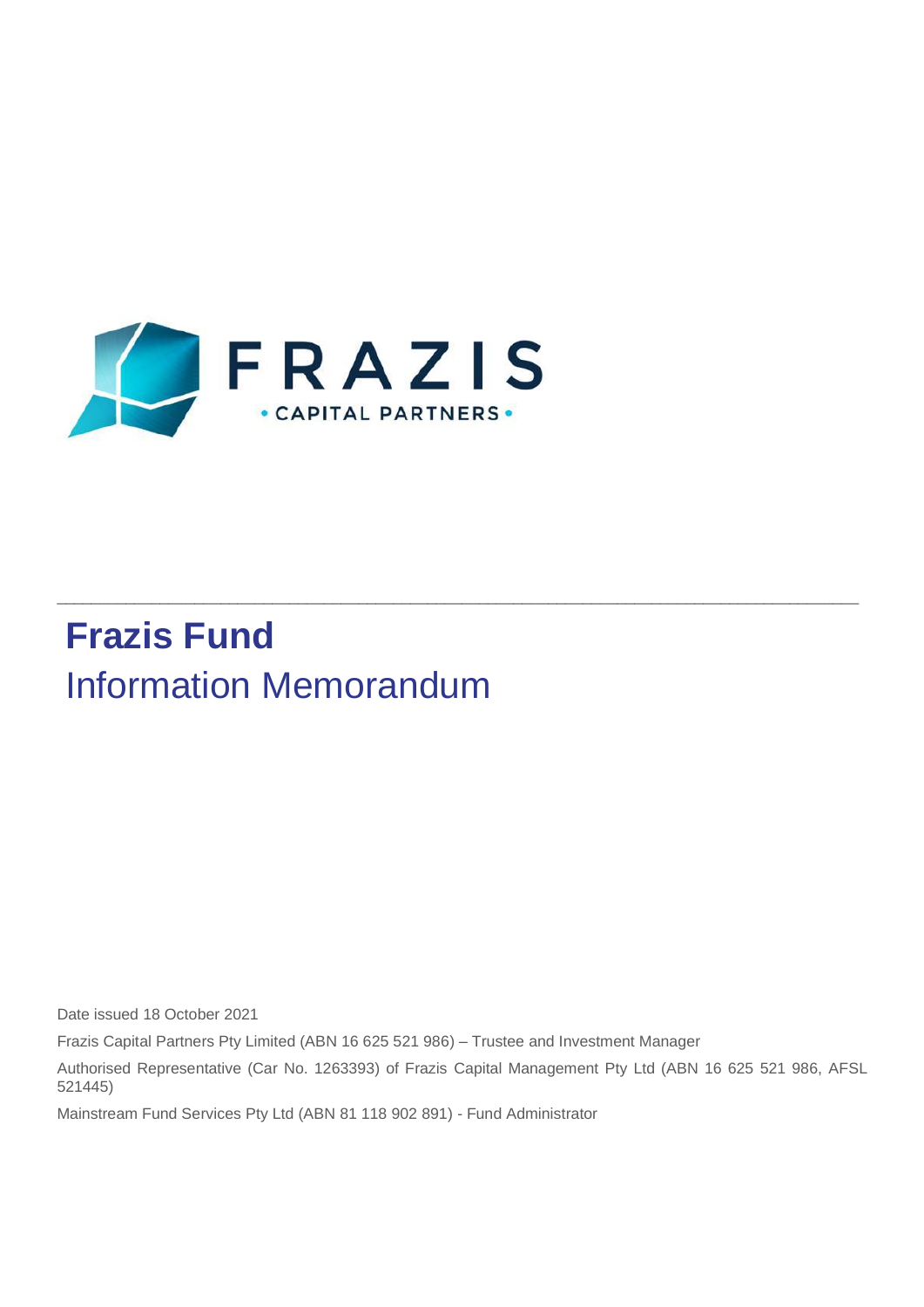This is the Information Memorandum ('IM') for Units in the Frazis Fund (referred to as the 'Fund') and is dated 18 October 2021. This IM has been issued by Frazis Capital Partners Pty Limited (ABN 16 625 521 986) as the Trustee of the Fund (referred to in this IM as the 'Trustee', 'Investment Manager', 'Manager' 'Frazis Capital Partners', 'FCP', 'us' or 'we'). Frazis Capital Partners is also the Investment Manager of the Fund.

Frazis Capital Partners is an authorised representative (Car No. 1263393) of Frazis Capital Management Pty Ltd (ABN 16 625 521 986, AFSL 521445) (FCM) so that it can perform the roles described above. Frazis Capital Partners has also entered into an Authorised intermediary arrangement with FCM under s911A(2)(b) of the Corporations Act.

No other person (whether or not related to the Trustee) is responsible for any information contained in this IM.

This IM is for an offer of Units in the Fund (the 'Offer') to investors who qualify as Wholesale Clients under sections 761G or 761GA of the Corporations Act or to any other person who is not required to be given a regulated disclosure document under the Corporations Act. This IM has not been and will not be lodged with the Australian Securities and Investments Commission (ASIC). It does not constitute a product disclosure statement, prospectus or other disclosure document within the meaning of the Corporations Act.

This IM is prepared for your general information only. It is not intended to be a recommendation by the Trustee or any officer, associate, employee or agent of the Trustee or any other person to invest in the Fund. This IM does not take into account the objectives, financial situation or needs of any particular investor. You should consider the suitability of the Fund in view of your financial position and investment objectives and needs and you may want to seek professional advice before making aninvestment decision.

No guarantee of performance, return of capital or payment of a particular rate of Distribution is given for the Fund.

The Offer is available to Wholesale Clients receiving the IM within Australia and New Zealand. The Offer may be made available to select persons in other jurisdictions at the Trustee's discretion, provided the Offer is in accordance with applicable laws in those jurisdictions. Neither the Trustee nor any of its officers, associates employees or agents, represent that this IM may be lawfully offered, in compliance with any applicable legislation in any jurisdiction outside of Australia or assume any responsibility for facilitating any such distribution or offering.

New Zealand Wholesale Clients must read the "Information for New Zealand Investors" section of this IM on page 15 before investing in the Fund.

All references to dollars or '\$' in this IM are to Australian dollars.

Certain information in this IM concerning the Fund is subject to change.

The IM including any updates is available on our website at [www.fraziscapitalpartners.com.](http://www.fraziscapitalpartners.com/)

If you received this IM electronically, a paper copy will be provided free upon request by emailing us at investors@fraziscapitalpartners.com.

Unless otherwise stated: all fees quoted in the IM are inclusive of GST; all amounts are in Australian dollars; and all references to legislation are to Australian law.

A Dictionary of important terms used in this IM can be found on page 17.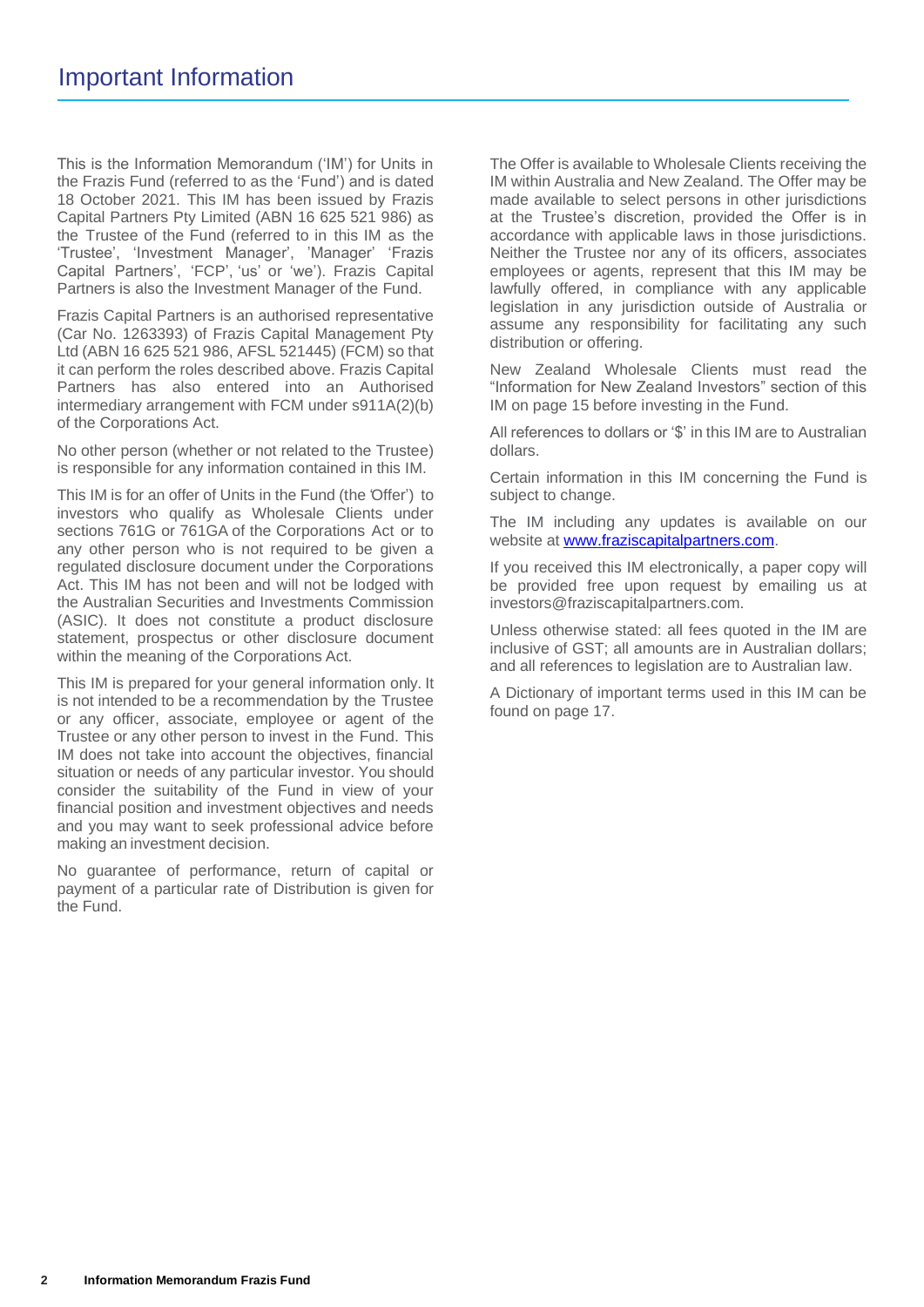# Index

| Important Information                                        | $\overline{2}$ |
|--------------------------------------------------------------|----------------|
| Fund at a Glance                                             | $\overline{4}$ |
| About Frazis Capital Partners and the Main Service Providers | $\,$ 5 $\,$    |
| About the Fund                                               | 6              |
| <b>Managing Risk</b>                                         | $\overline{7}$ |
| Investing in the Fund                                        | $\hbox{9}$     |
| Redeeming from the Fund                                      | 10             |
| Other Investor Information                                   | 11             |
| Fees & Costs                                                 | 12             |
| <b>Taxation</b>                                              | 13             |
| Other Important Information                                  | 14             |
| <b>FATCA &amp; CRS</b>                                       | 16             |
| Dictionary                                                   | 17             |
| <b>Application Form</b>                                      |                |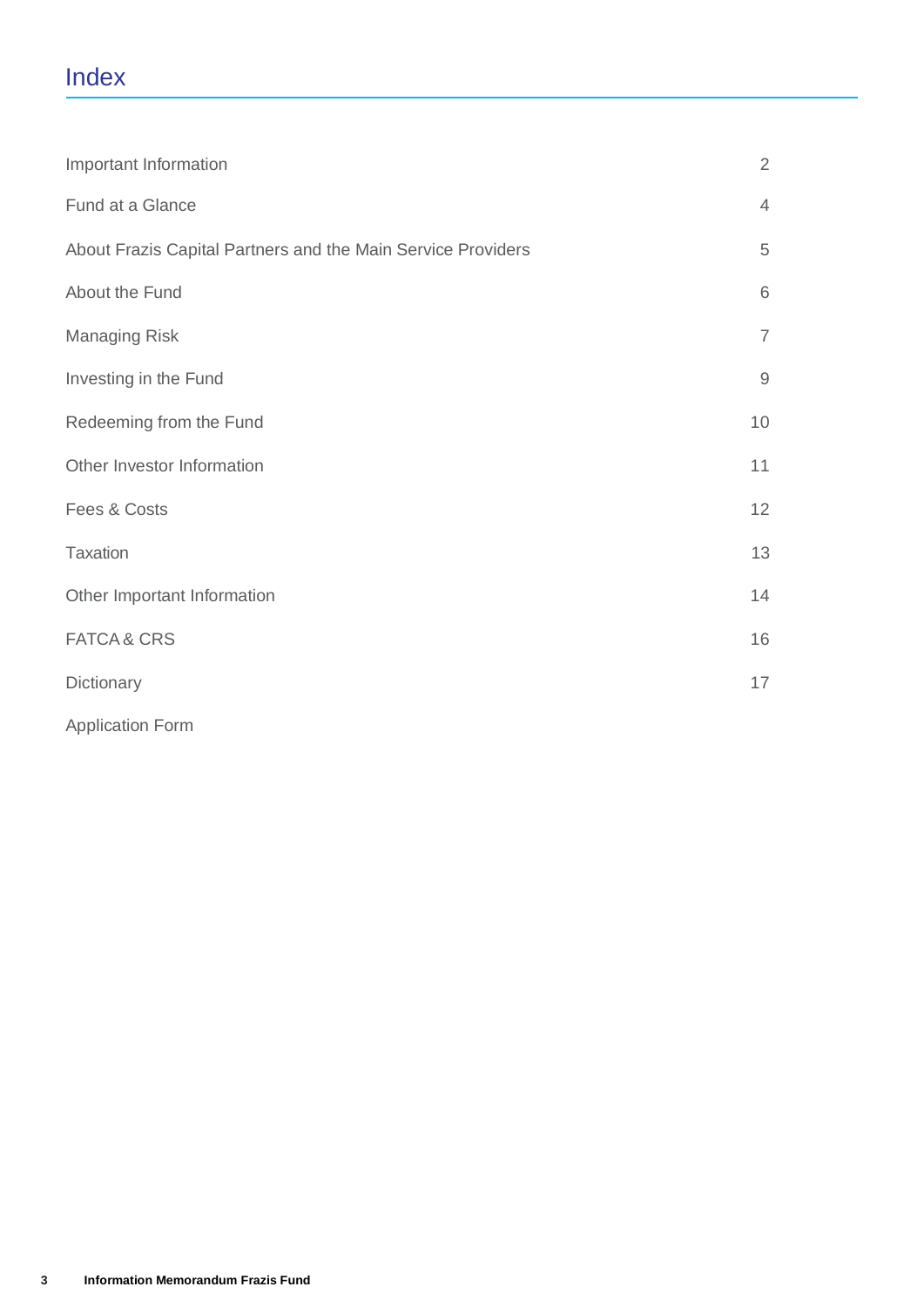# Fund at a Glance

| <b>About the Fund</b>                                   |                                                                                                                                                                                                                                                                                        |
|---------------------------------------------------------|----------------------------------------------------------------------------------------------------------------------------------------------------------------------------------------------------------------------------------------------------------------------------------------|
| Name of Fund                                            | <b>Frazis Fund</b>                                                                                                                                                                                                                                                                     |
| <b>Trustee and Investment</b><br><b>Manager</b>         | Frazis Capital Partners Pty Limited (ABN 16 625 521 986), a corporate authorised<br>representative (CAR No.1263393) of Frazis Capital Management Pty Ltd (AFSL 521445)                                                                                                                 |
| <b>Investment philosophy</b>                            | The Fund invests in the fastest growing and most loved companies around the world,<br>with a keen focus on technology and the life sciences.                                                                                                                                           |
| <b>Benchmark</b><br><b>Investment objective</b>         | The Fund is benchmark unaware.<br>To generate return to Unitholders of 15% per annum net of fees and costs. This is a<br>target only and may not be achieved.                                                                                                                          |
| <b>Investments</b>                                      | The Fund will invest mainly in a portfolio of listed global equities, cash, and government<br>Securities. Options and other derivatives may also be used.                                                                                                                              |
| <b>Minimum initial</b><br>investment (AUD) <sup>1</sup> | \$100,000. Lesser amounts may be received at the Trustee's discretion.<br>Additional investments of \$5,000 or more may be made.                                                                                                                                                       |
| <b>Investor eligibility</b>                             | <b>Wholesale Clients</b>                                                                                                                                                                                                                                                               |
| <b>Investing</b>                                        | Units may be accepted daily at the Trustee's discretion (or otherwise weekly) and the<br>Issue Price will be based on the NAV most recently calculated by the Trustee on the<br>Valuation Date occurring immediately prior the issue of Units.                                         |
| <b>Unit and Fund Valuations</b>                         | Daily or weekly at the Trustee's discretion.<br>Applications and redemptions are at the Issue Price and Redemption Prices based on<br>the Fund's NAV.                                                                                                                                  |
| <b>Redemptions</b>                                      | The Trustee requires 30 days' prior notice for redemptions or lesser period as<br>determined by the Trustee.                                                                                                                                                                           |
| <b>Income distribution</b>                              | Distributions will be paid annually subject to available distributable income or at the<br>discretion of the Trustee, with a reinvestment option available.                                                                                                                            |
| Management costs <sup>2</sup>                           | 1.5% per annum of GAV, paid monthly.                                                                                                                                                                                                                                                   |
| Performance Fee <sup>2</sup>                            | 20% of the Unit Return in the relevant calculation period and subject to the<br>applicable High Water Mark.<br>The Performance Fee is calculated daily and is payable quarterly in arrears.                                                                                            |
| <b>Hurdle and Catch-up Rates</b>                        | Below the Hurdle Rate of 10% p.a., the Manager will not receive a Performance<br>Fee. The Manager will receive a Performance Fee equal to the Fund<br>outperformance up to the Catch-up Rate of 12.5% p.a., and then 20% of any Fund<br>outperformance in excess of the Catch-up Rate. |
| <b>Fund expenses</b>                                    | Expenses of the Fund such as custody, administration, legal and audit fees,<br>subscription materials, due diligence and other ordinary expenses for the<br>establishment and operation of the Fund may be reimbursed from the Fund.                                                   |
| <b>Buy/Sell Spread</b>                                  | 0.25% payable to the Fund.                                                                                                                                                                                                                                                             |
| <b>Recommended minimum</b><br>investment time frame     | Suggested minimum investment time frame is 5 years.                                                                                                                                                                                                                                    |

1. The Trustee may alter the minimum amounts specified at any time without prior notice to Unit Holders.

2. All fees are inclusive of GST, net of RITC unless otherwise noted.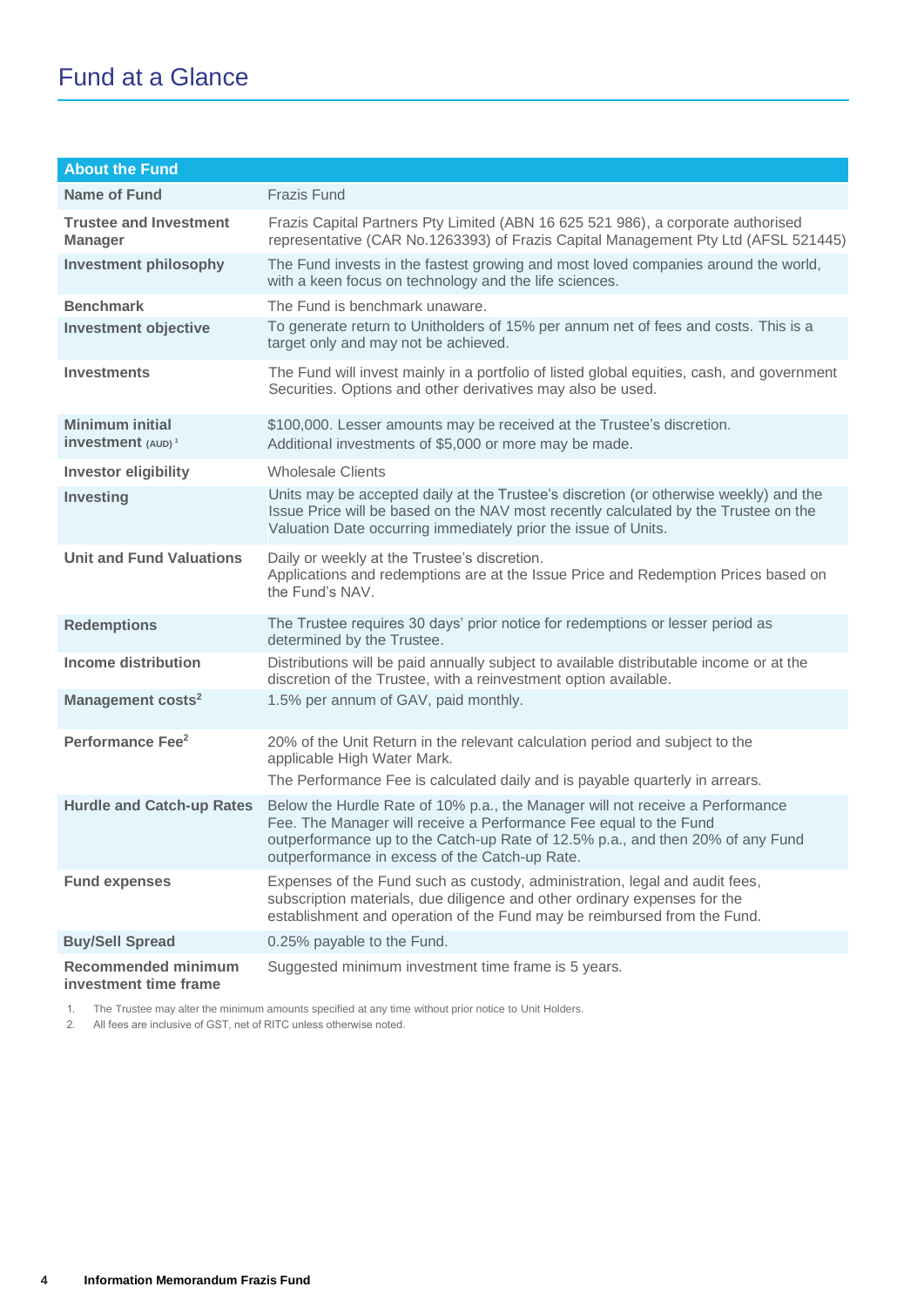Frazis Capital Partners Pty Ltd is a specialist investment manager providing innovative benchmark independent investment strategies.

The principal of Frazis Capital Partners managed a USD-denominated global investment fund from June 2016 to June 2018. Frazis Capital Partners was founded by the principal to offer a similar strategy to Australian investors in an Australian - domiciled investment vehicle.

Frazis Capital Partners Pty Ltd (ABN 16 625 521 986) is the Fund's Trustee and is also the Fund's Investment Manager.

The Investment Manager is a Corporate Authorised Representative (CAR No. 1263393) of Frazis Capital Management Pty Ltd (AFSL No. 521445).

# Fund Administrator

We have appointed Mainstream Fund Services Pty Ltd ABN 81 118 902 891 (Mainstream, or Administrator) as the Fund's Administrator.

Mainstream is a specialist fund administrator for the financial services industry, with over \$130 billion of assets under administration. Mainstream's ultimate holding company, Mainstream Group Holdings Limited, is listed on the Australian Stock Exchange (ASX code: MAI).

Frazis Capital Partners has entered into an Administration Agreement with which governs the services that will be provided by to the Fund.

# Fund Registry

From 25 October 2021, Boardroom will be appointed to maintain the unit registry of the Fund.

Boardroom provides an extensive range of services for listed entities on the ASX, NSX and SSX, as well as unlisted entities including proprietary companies, unlisted property trusts, equity funds and organisations considering an IPO.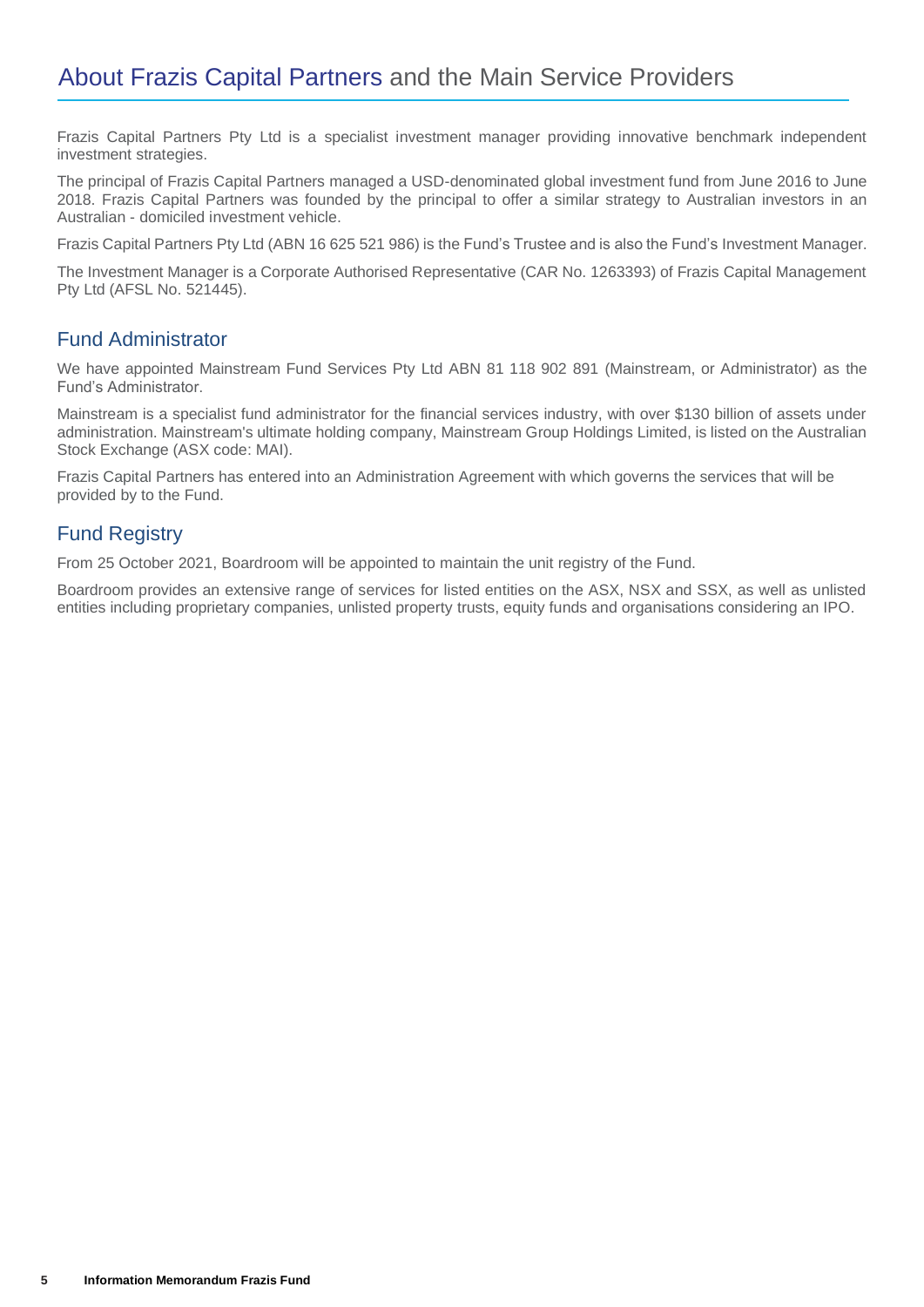# About the Fund

The Fund is a wholesale fund, or an unregistered managed investment scheme. In this structure, money invested in the scheme by all investors is pooled and used to buy investments which are managed on behalf of all investors. The Trustee has day to day control over the management and operation of the Fund. By investing in the Fund, investors can access the specialist knowledge and skills of Frazis Capital Partners.

# Fund Overview

The Investment Manager conducts detailed research into areas of high innovation, and identifies the industries driving global growth, such as software, the life sciences, renewable energy, and the technology more broadly.

The Investment Manager then undertakes deep analysis to identify the market leaders and category creators with the strongest industry tailwinds, and the most robust competitive positioning.

Frazis Capital Partners seeks to invest the Fund in a portfolio of the fast-growing companies and most loved companies with a keen focus on innovation, technology and the life sciences. In the life sciences, the Investment Manager focuses on economic and scientific first principles to identify the highest quality companies commercializing valuable research.

Frazis Capital Partners takes an active, research-driven, benchmark independent approach to investing. The Fund provides you with access to experienced investment specialists for your investment, with regular updates including reports, investment statements and an annual tax statement to keep you up-to-date on your investment.

# Investment Objective

The Fund's investment objective is to generate capital growth exceeding the Hurdle through building a growth-oriented portfolio comprised primarily of technology and life science investments. Returns reaching this target are not guaranteed.

# Investment Strategy

The Frazis Fund invests in leading innovative growth companies around the world, specifically those with intense customer love, exponential revenue growth, and genuine market leadership. The Fund has broad discretion to invest across various liquid asset classes.

# Investment Process for Global Equities

The Manager believes leading innovative companies with explosive growth and devoted customers will structurally outperform market indices, and will take market share from larger industry incumbents. Typically, such companies screen poorly on traditional value metrics like cash flow, EBITDA or net profits, as they invest heavily in growth. The Investment Manager specializes in these kinds of investments.

The median market capitalization of the Fund's holdings is typically well in excess of \$1 billion.

The Manager will not limit Fund investments to any category of the global market and the Fund may therefore have exposure to developed markets and developing markets.

Companies in technology and the life sciences are expected to be more volatile than equity market indices. The Fund will be substantially more concentrated than major equity market indices, and is expected to be correspondingly more volatile. The Manager may invest excess cash in government Securities and use options and other derivatives to manage risk. The Manager has full discretion to utilize leverage and opportunistically invest across the full range of listed securities.

This adds significant additional risk factors to the Fund, particularly when compared to typical equity managers. In addition, the Manager intends to deploy a broad and opportunistic approach to investing across various global markets (including developing or non-developed markets). The Manager's investment approach will increase the risk profile of the Fund. Prospective investors should carefully consider the key risk factors set out in in the next section of this IM.

#### Investment Universe

Securities listed on global exchanges as determined by the Manager.

#### Gearing

Typically, the Fund will not employ gearing.

#### Cash Policies

The Investment Manager aims to have cash close to fully invested. Cash will usually be held in bank-backed and similar deposit products held on behalf of the Fund with Australian ADIs or overseas banks.

# Derivatives and Foreign Exchange Contracts

Derivates will not be core to the Fund's investment strategy but may be employed to hedge against foreign exchange currency risk. For example, the Investment Manager may use FX futures to hedge currency of USD position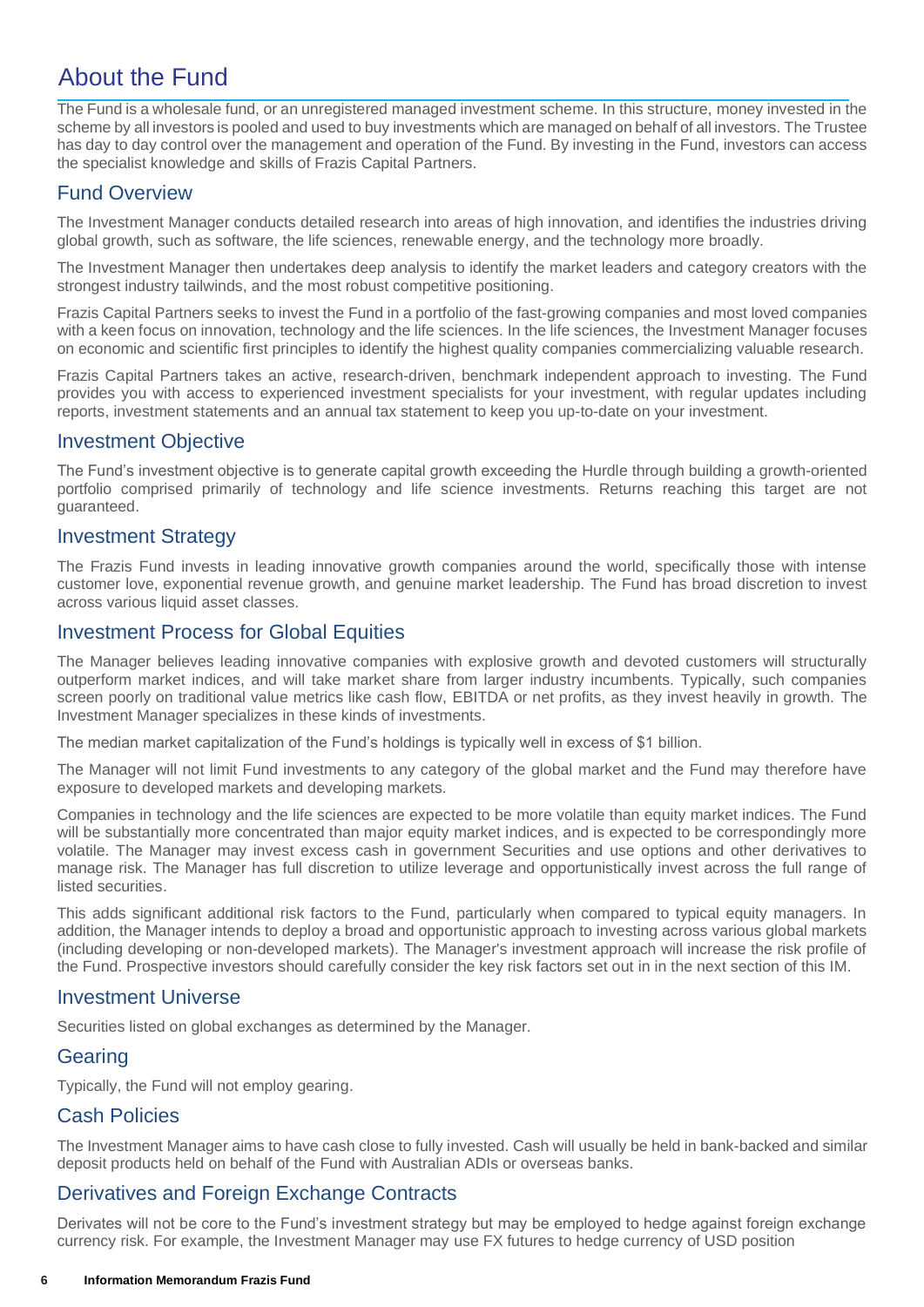Funds of this nature involve a higher degree of risk. Only Wholesale Clients who understand these risks are suited to investing with the Fund.

The risks listed below should be considered in light of your risk profile when determining whether to invest in the fund. Factors that may impact your risk profile include your age, the investment time frame, your other investments or assets, and your risk tolerance. The Fund's risk factors listed under this section are not exhaustive.

The Trustee does not guarantee the liquidity of the Fund's investments, the repayment of capital or any rate of return or the Fund's investment performance. The value of the Fund's investmentsand level of Fund returns will vary.

The structure and administration of the Fund is subject to change.

In addition, we do not offer advice that takes into account your personal financial situation, including advice about whether the Fund is suitable for your circumstances.

# Key Risks

Listed below is a non-exhaustive list of risks that may cause the Fund's value to move up and down. They are organised in no particular order.

#### **General Investment Risks**

#### Investment return risk

As FCP is an active manager, there is a risk that the Fund may underperform compared with its investment objectives or with the market.

#### Market risk

Returns of the Fund will be affected by the performance of the investments chosen for the Fund, which may in turn, be affected by the performance of investment markets generally. This risk, related to market performance, includes demand and supply in the market and economic and regulatory conditions, including market sentiment, inflation, interest rates, employment, political events, environmental and technological issues and consumer demands.

Losses incurred by the Fund may be more or less than the losses incurred by the overall market due to the make-up of the Fund's investments.

#### Currency risk

Where underlying investments are invested in jurisdictions outside of Australia such as the U.S., Fund returns may be affected by movements between the other currencies and the Australian dollar.

#### Entity risk

The Fund's investment in a Security may be affected by unexpected changes in the company or entity issuing the Security's operations or business

environment, including the risk that it may become insolvent. If this occurs, the Fund may receive a smaller or no return from, or it may lose, its investment in the Security.

#### **Other Risks**

#### Service provider risk

You could be adversely affected if any of the various parties involved in the operation of the Fund fail to perform their obligations. This could impact your returns or the ability to withdraw your funds. We actively monitor and review the performance of all key service providers in performing their agreed contractual arrangements.

#### Leverage risk

The Investment Manager may exercise its discretion to invest in companies with significant levels of leverage. Should the Fund's investee companies have leveraged capital structures, investors will face heightened exposure to interest rate risk and refinancing risk. Further, investors will be more sensitive to losses during bear markets or if the company's financial performance suffers.

#### Operational risk

This is the risk of technological or process failure or impacts from wider financial markets in general. This could impact your returns or the ability to withdraw your funds.

#### Personnel risk

Despite the investment strategy being applied as outlined, there is no certainty that the Investment Manager will produce the intended result for investors. There is the additional risk of departure by the Fund's key personnel. Any departures of key staff may negatively affect the Manager's ability to implement the investment strategy.

#### Productivity Risk

The Fund may periodically experience difficulty sourcing deals with favourable terms. The Fund may also at times experience a period of low deal volume due to suboptimal economic or market conditions. Both of these circumstances may negatively impact the Fund's strategy execution and ability to reach its return objective.

#### Diversification risk

The Manager will diversify the Fund's investments in a manner that is aligned with the Fund's strategy and objective. However, naturally, the Fund is less diversified than a broad market portfolio. This exposes investors to the idiosyncratic risks of each investee company, and to the economic, political, and regulatory developments which would not otherwise impact a broad market portfolio. This lower level of diversification naturally leads to higher risk and potentially greater levels of volatility.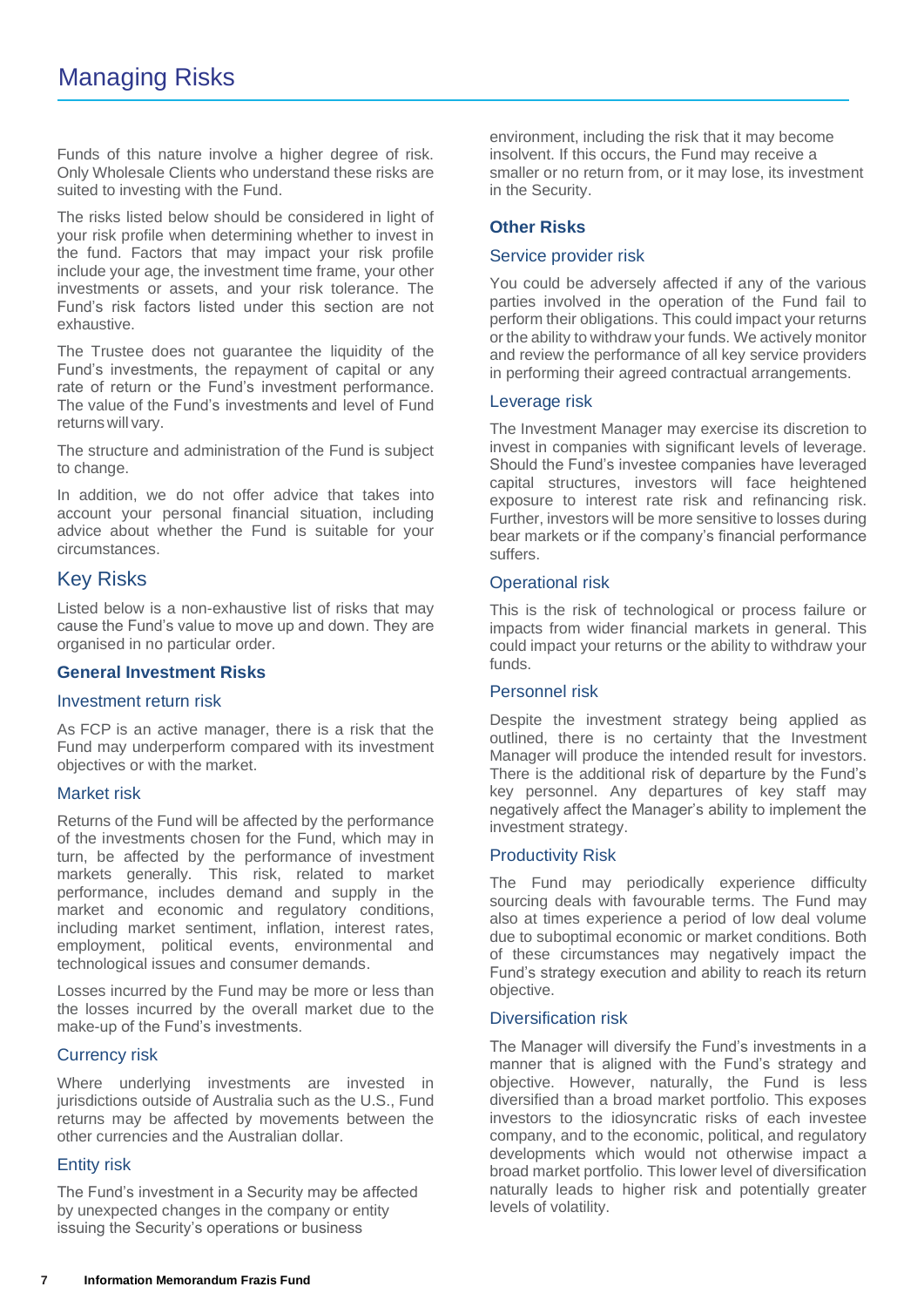#### Regulatory and tax risk

Fund performance may be affected by regulatory changes and changes to tax legislation in Australia or overseas which could have an impact on the value of your investment.

#### Liquidity and redemption risk

If the Trustee accepts a Redemption Request and it determines it is impractical to calculate the NAV due to, for example, market events reducing the liquidity of a Security or asset class, the Trustee may defer the redemption until the NAV can be calculated. Where a Unit Holder makes a Redemption Request which is accepted by the Trustee, selling assets to meet the Redemption Request may result in a detrimental impact on the price received by the Fund for those assets.

#### Counterparty risk

A counterparty to a contract may fail to meet their obligations under it, causing loss to the Fund. This potentially arises with various investments, including derivatives.

#### Emerging market risk

The Fund may be exposed to emerging markets. These markets are generally considered riskier than developed markets due to factors such as lower liquidity than more mature markets, the likelihood or potential for political unrest, the increased likelihood of sovereign intervention in the economy (including default and currency intervention), currency volatility, and increased legal risk. Accordingly, the Fund's investments in these markets may be subject to increased asset price volatility, and face higher currency, default and liquidity risk.

Equities in these countries may be exposed to more volatile risk factors than developed market equities.

#### Interest rate risk

Changes in interest rates can also have a positive or negative impact on investment values or returns. For example, hybrid securities, cash and other interestbearing securities are very sensitive to fluctuations in interest rates.

#### Volatility risk

Changes in volatility can have a positive or negative effect on the Fund's investments.

#### Exchange Traded Fund risk

The Fund will utilise exchange traded funds. The mandate and terms of these funds can change with little notice, negatively affecting the value of the Fund's holdings.

#### Focused investment risk

Focusing investments in countries, regions, sectors or

companies or in industries with high positive correlations to one another, creates more risk than if the Fund's investments were less correlated.

#### Smaller company risk

The Fund may hold securities with small market capitalisation that are often less widely held and traded less frequently and in lesser quantities, and their market prices often fluctuate more than the securities of companies with larger market capitalisations.

#### Derivative risk

The Fund may use derivatives. The use of derivatives can lead to higher gains or losses than a portfolio that does not use derivatives. A derivative may involve gearing, that is, liability for a loss from a change in price of a security, currency or index which exceeds the amount of cash or assets initially required to establish the derivative. The Investment Manager seeks to mitigate this risk through a careful selection of financial instruments.

#### Investee performance risk

Investee companies may require additional funding rounds which will have the effect of diluting the Fund's investment stake.

#### Speculation risk

Funds of this nature face inherent difficulties accurately valuing companies that fall within their mandate. Investment decisions based on potential undervaluation are subject to higher levels of uncertainty. IPOs, unlisted securities, and pre-IPO investments may involve higher degrees of speculation risk.

#### Due diligence risk

Investors may be subject to higher levels of investment risk than the Manager anticipates as due diligence processes may not uncover an exhaustive list of potential loss-incurring events.

#### Pandemic and other unforeseen event risk

Health crises, such as pandemics such as the COVID 19 virus, or catastrophes such as natural disasters, war, or civil disturbance, acts of terrorism or other unforeseeable events, may have an adverse effect on economies or financial markets and on the Fund's investments. Fund operations could be disrupted or suspended in these cases.

Many assets, including some to which the Fund may have exposure, may be reliant to a greater or lesser extent on counterparties in countries which have been economically affected by COVID-19.

The future of any economic impact caused directly or indirectly by COVID-19 is uncertain and may affect the ability of borrowers to repay debts, companies to pay dividends and the ability of the Fund to exit investments.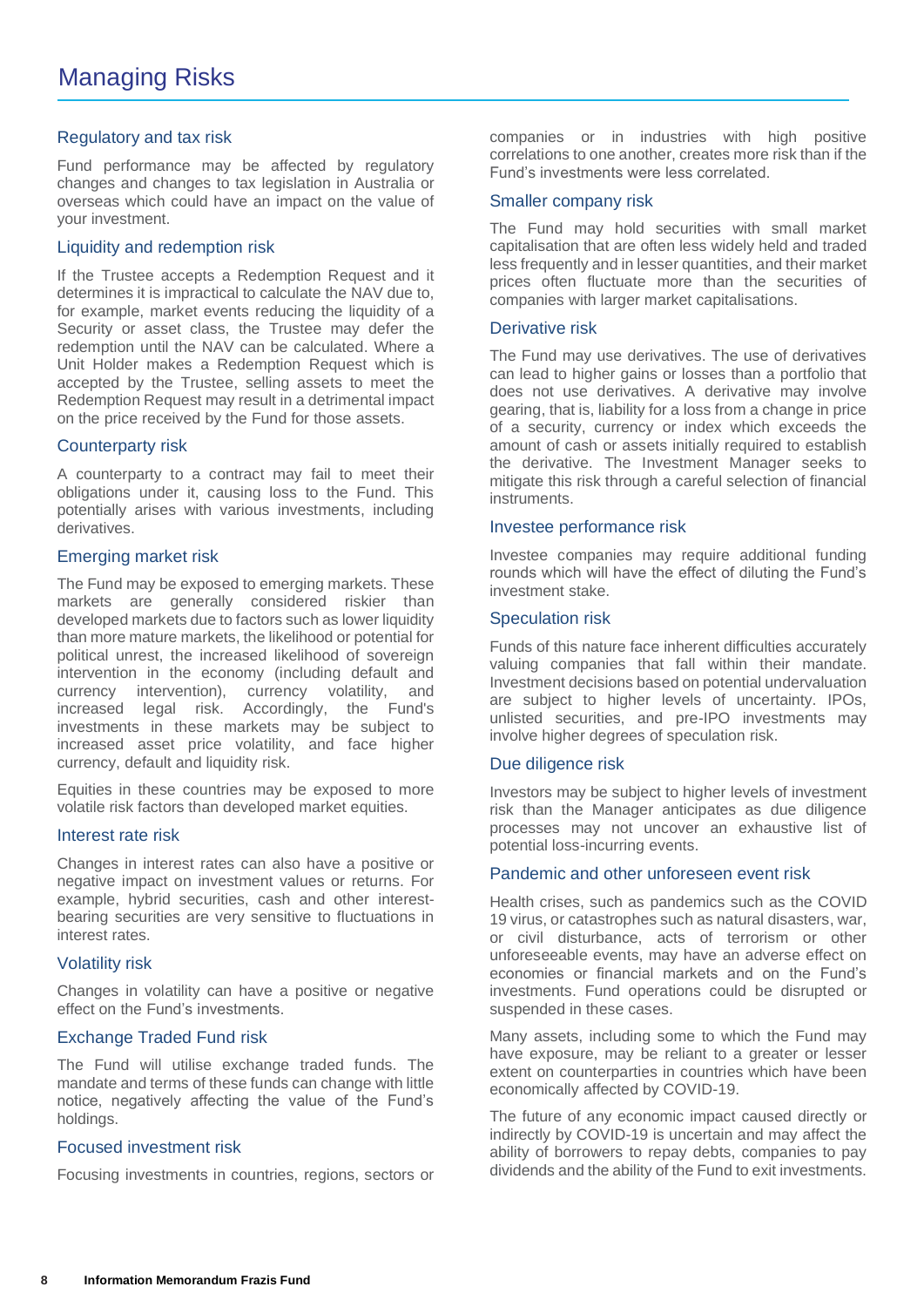The Fund will only accept investments from Wholesale Clients.

The minimum initial application is \$100,000 with minimum additional investments of \$5,000. We may waive or increase the minimum application amounts at our discretion.

# Making an Application

To invest in the Fund, please contact investors@fraziscapitalpartners.com for the URL of the online application portal.

Alternatively, complete and sign the Application Form accompanying this IM. The duly completed Application Form, together with the relevant certified identification documents can be emailed to:

• frazis@boardroomlimited.com.au

Correctly completed Application Forms accompanied by cleared funds must be received by Boardroom before an application can be processed. Please note cash cannot be accepted.

#### Investment Method

Your initial investment amount may be made by:

- Electronic Funds Transfer; or
- Direct Deposit to the application account details provided in the application form or the BPAY code advised via your online application.

Under the *Anti-Money Laundering and Counter-Terrorism Financing Act 2006* (Cth), applications made without providing all the information and supporting identification documentation requested on the Application Form cannot be processed until this has been provided. As a result, delays in processing your application may occur.

We reserve the right to refuse any application without

giving a reason. If for any reason we refuseorareunable toprocess your application to invest in the Fund, we will return your application money to you, less any taxes or bank fees in connection with the application. You are not entitled to any interest on your application money in this circumstance.

Following acceptance of an application by the Trustee, application money will be held in an account maintained by the Trustee pending its investment in the Fund.

#### Issue Price and Valuation of the Fund

The Issue Price is determined by dividing the Fund Net Asset Value for the Valuation Date applying on the date of calculation by the number of Units on issue, adjusted for the Buy Spread of 0.25%.

The Fund will be generally valued daily (or at the discretion of the Trustee, weekly on the last Business Day of the week). The Trustee has the discretion to value Units more frequently where it so decides.

Listed Securities usually are valued at the most recent closing price on the Securities exchange on which they are listed relating to the Valuation Date. Unlisted Securities are held at cost and revalued at the latest market price or every 12 months,

Any income entitlement or cash held for the Fund and any amount of Goods and Services Tax (GST) recoverable by the Fund from the Australian Taxation Office (ATO) are also included in the value of Fund's assets. Generally, the Fund's liabilities are valued at cost.

#### Classes of Units

Under the Trust Deed, we may issue additional classes of Units including to the Investment Manager for payment of fees.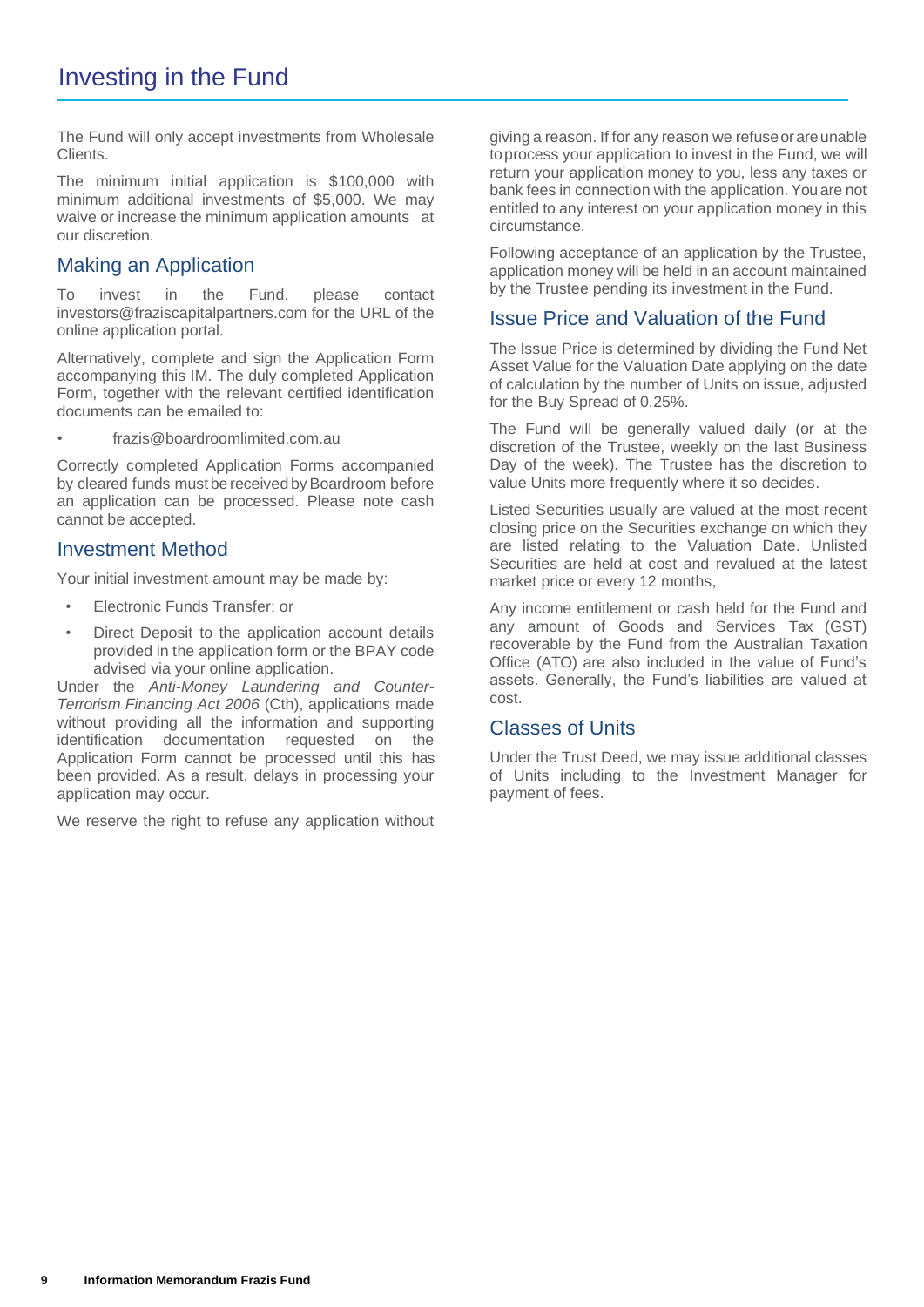# **Redemptions**

Investors may redeem their Units only at the Trustee's discretion.

Where redemptions are not suspended, you may redeem Units by giving the Fund Registry 30 days' prior notice of your redemption, which period may be reduced at the discretion of the Trustee. The redemption request must be in the form approved by the Fund Registry (Redemption Request).

Unit Holders may redeem Units by completing the online redemption process. Please contact investors@fraziscapitalpartners.com for the URL of the online portal.

Alternatively, please send a Redemption Request to Boardroom in the form required by the Trustee emailed to:

#### • [frazis@boardroomlimited.com.au.](mailto:frazis@boardroomlimited.com.au)

A Redemption Request should include: investor name and number; whether the redemption is for a full or partial redemption; and if it is for a specific dollar or unit amount.

Where a Redemption Request is received before 3.00 pm on a Business Day, the Units which are the subject of the request will be redeemed on the Redemption Date, being 30 days after its receipt (or if that day is not a Business Day, on the next occurring Business Day) or earlier period determined by the Trustee in its discretion.

Redemptions will be processed at the relevant valuation for that Redemption Date. The Trustee expects to pay redemption proceeds within 9 Business Days of a Redemption Date.

#### Redemption Price

The Redemption Price of a Unit is based on the NAV divided by the number of Units on issue on the Valuation Date occurring most recently immediately before a Redemption Date.

The NAV per Unit can be reduced by the Trustee to make an allowance for the transaction costs required for selling investments relating to the redemptions which is known as the Sell Spread. At the date of this

IM, the Sell Spread is 0.25%. An exit fee may also be payable. Refer to 'Fees and other costs' on page 12 for additional information on the Sell Spread.

The Trustee may determine that it will satisfy all or part of a Redemption Request by an in-specie transfers of Fund. The redeeming Unit Holder will be liable for any Sell Spread relating to the transfer. In specie transfers will be valued on the date Units are redeemed. Any taxable income arising as a result of this transfer, including capital gains, will be allocated to the redeeming Unit Holder.

The Trust Deed also allows the Trustee to delay making payments for a Redemption Requests in unusual circumstances once accepted, such as when the Trustee is unable to satisfy a Redemption Request due to suspended trading in the market.

The Trustee will refuse to comply with any Redemption Request if the requesting party does not satisfactorily identify themselves as the Unit Holder.

Redemption payments will not be made to third parties (including authorised representatives) and will only be paid directly to the Unit Holder's bank account held in the name of the Unit Holder at a branch of an Australian or New Zealand domiciled bank (or otherwise by arrangement).

#### Email Requests

By lodging an email Redemption Request, the Unit Holder releases, discharges and agrees to indemnify the Trustee and the Fund Registry from and against any and all losses, liabilities, actions, proceedings, account claims and demands arising from any emailed Redemption Request.

The Unit Holder also agrees that any payment made in accordance with an emailed Redemption Request is in complete satisfaction of the obligations of the Trustee and the Fund Registry, notwithstanding any fact or circumstance, including that the payment was made without the Unit Holder's knowledge or authority.

The Unit Holder agrees that if payment is made in accordance with an emailed Redemption Request, the Unit Holder or any person claiming through or under them will have no claim against the Trustee or Fund Registry for the payment.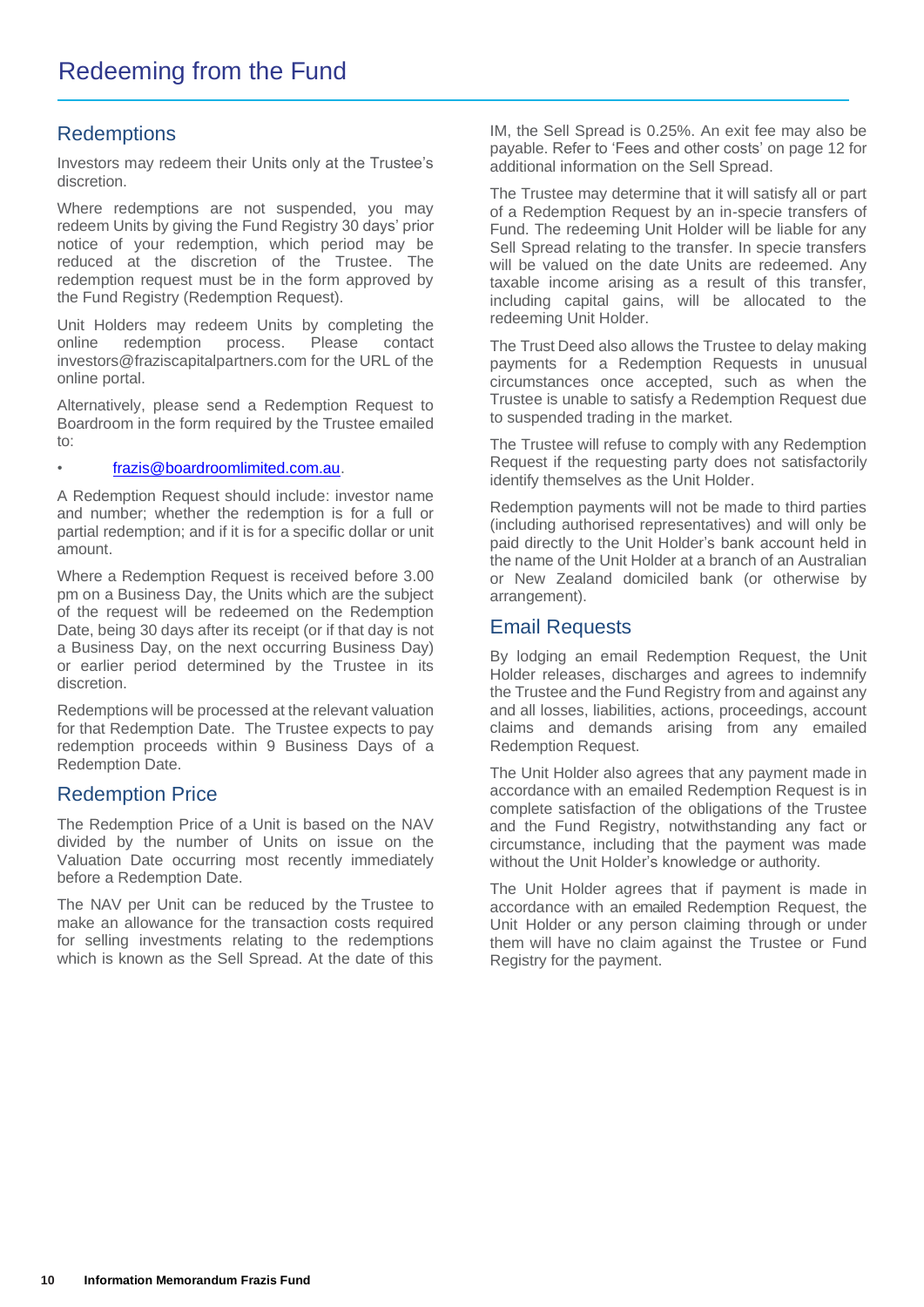# **Distributions**

A Distribution is a Unit Holder's share of any distributable income earned by the Fund. A Unit Holder's share of any distributable income is generally based on the number of Units held by the Unit Holderat the end of a distribution period.

Generally, the income entitlements of Unit Holders of the Fund are distributed within 30 days after the date they are determined, although the distribution may take longer.

As a Unit Holder in the Fund, you may elect to have your cash distribution directly credited to your nominated bank account.

Distributions will be paid annually or at the discretion of the Trustee. The Fund may not generate any income for distribution in a particular year, given its focus on capital growth.

If the Trustee determines that distributions may be reinvested, Units will be issued at the Issue Price calculated at that time of reinvestment (less any buy spread).

# Appointment of Authorised Representative to Operate Account

Unit Holders may elect to appoint an authorised representative to operate their account. The relevant sections on the Application Form needs to be completed, including the name and signature of the authorised representative, the signature of the Unit Holder and the date. If you appoint an authorised representative, we suggest you ensure that:

- they cannot appoint another nominee; and
- the appointment lasts until cancelled by you in writing or by the Trustee.

If the Trustee determines that the circumstances require, the Trustee may cancel an appointment by giving the Unit Holder 14 days' notice in writing. If an appointment is cancelled, the Trustee will not be obliged to act on the instructions of the authorised representative. If the instructions are varied, the Trustee will act only in accordance with the varied instructions.

By completing and lodging the relevant sections on authorised representatives on the Application Form you release, discharge and agree to indemnify the Trustee from and against any and all losses, liabilities, actions, proceedings, account claims and demands arising from the Trustee acting on the instructions of your authorised representative.

You agree that if the authorised representative's instructions are followed by the Trustee, you and any person claiming through or under you have no claim against the Trustee for the instructions.

#### Powers of an Authorised Representative

An authorised representative can, among other things:

- apply for additional Units;
- request distribution instructions be altered;
- change bank account details,
- withdraw all or part of your investment; and
- enquire as to the status of your investment and obtain copies of statements.

Redemption payments will not be made to third parties.

If a company is appointed as an authorised representative, its powers will extend to any director or authorised officer of the company. If a partnership, the powers will extend to all partners.

#### Reports to Unit Holders

Regular reports are provided to Unit Holders. These reports are:

- Distribution Statements issued in line with distribution frequency, notifying you of the value of your investment, amount of Distribution and confirming reinvestment or payment to your nominated account.
- Tax Statements issued annually, providing Unit Holders with taxation information, including a detailed summary of the components of any Distribution.

You can contact the Investment Manager for updated information on performance, Unit prices and other general information about the Fund by emailing us at: investors@fraziscapitalpartners.com.

#### Enquiries and complaints

The Trustee seeks to resolve complaints over the management of the Fund to the satisfaction of Unit Holders. If a Unit Holder wishes to lodge a formal complaint, please contact us by emailing us at: compliance@fraziscapitalpartners.com.

The Trustee will seek to resolve any complaint and will respond within 14 days of receiving the complaint.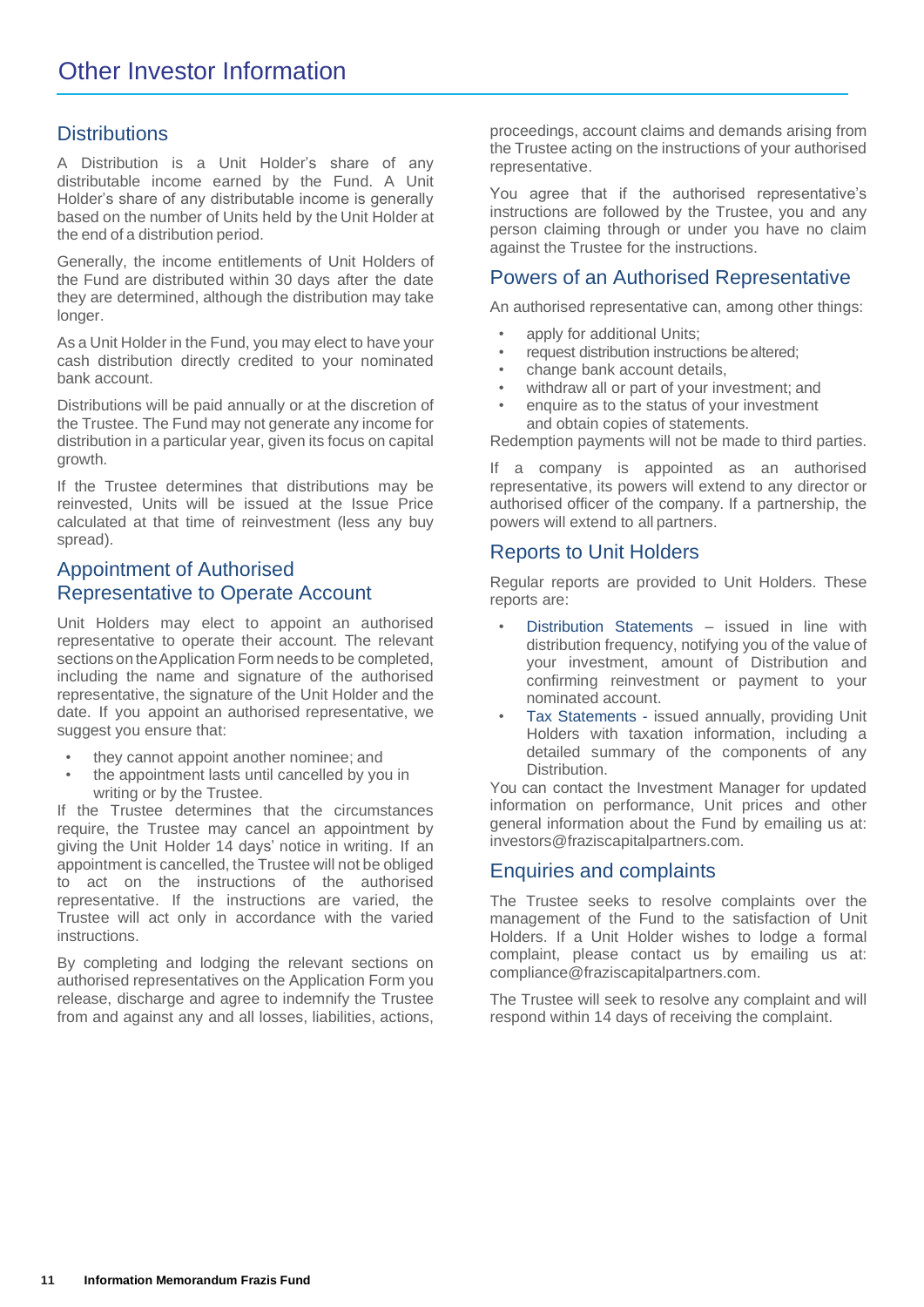# Management Costs

The management costs are inclusive of the investment management fees of the Investment Manager and the Trustee fees.

The management costs are calculated and accrued monthly and paid in arrears based on the GAV of the Fund and are reflected in the Issue and Redemption Prices. The management costs do not include expenses or transaction costs.

The management costs applicable to Units in the Fund are 1.50% p.a. of the Gross Asset Value (including GST net of RITC), payable in arrears.

#### Performance Fees

Below the Hurdle Rate of 10% p.a., the Manager will not receive a Performance Fee. The Manager will receive a Performance Fee equal to the Fund outperformance up to the Catch-up Rate of 12.5% p.a., and then 20% of any Fund outperformance in excess of the Catch-up Rate. The Hurdle and Catch-up Rates are calculated net of management fees and costs but gross of Performance Fees.

A High Water Mark applies to the Performance Fee based on the previous highest NAV per Unit after payment of a Performance Fee (or if none has been paid, the initial Issue Price of Units) adjusted for distribution.

The Performance Fee is calculated daily and is payable quarterly in arrears.

#### Issue of Units to the Investment Manager

Where it so determines, the Investment Manager may be paid its management cost or performance fee as Units issued under the Trust Deed.

#### Fund Expenses

The Trustee has the right to recover all proper expenses incurred in managing the Fund.

These expenses include the management costs, custody and administration fees, due diligence, data subscriptions and platforms, audit fees and other ordinary expenses related to the establishment and operation of the Fund.

We may also recover abnormal expenses (such as the costs of Unit Holders' meetings, legal advice for the proceedings and other irregular expenses). The Trust Deed does not place any limit on the amount of the expenses that can be paid from the Fund.

#### GST and Taxes

All government taxes such as stamp duty and GST will be deducted from the Fund as appropriate. Relevant tax information is provided in the 'Taxation' section. RITCs will also be claimed by the Fund where appropriate to reduce the cost of GST to the Fund.

# Buy/Sell Spread

The Fund may incur transaction costs. These transaction costs include brokerage, settlement costs (including custody costs), clearing costs and stamp duty.

The Buy/Sell Spread reflects the estimated transaction costs associated with buying or selling the assets of the Fund when investors invest in, or redeem from the Fund. The Buy/Sell Spread is an additional cost to the investor but is included in the Issue or Redemption Price and is incurred when an investor invests in, or redeems, from the Fund. The Buy/Sell Spread is paid into the Fund and is not retained by the Trustee.

At the date of this IM, the Buy/Sell Spread for the Fund is 0.25% which equates to \$250 for an investment or redemption of \$100,000. For in-specie transfers of assets to satisfy a Redemption Request, the Sell Spread may reflect the actual cost of the transaction.

# Can the Fees Change?

All fees can change without Unit Holder consent, subject to the maximum fee amounts specified in the Trust Deed of the Fund. Reasons might include (without limitation) changing economic conditions and changes in regulation.

We will generally provide Unit Holders with at least 30 days' notice of any proposed change to the management costs.

Expense recoveries and Buy/Sell Spreads may change without notice, for example, when it is necessary to protect the interests of existing Unit Holders. The Trust Deed allows the Trustee to charge a maximum management fee of 1.5% p.a. of the Gross Asset Value excluding GST, but unless the Trustee otherwise advises, the Trustee will charge the lower amount as described.

#### Differential fees

The Investment Manager may from time to time negotiate a different fee arrangement with investors depending on amounts invested in the Fund.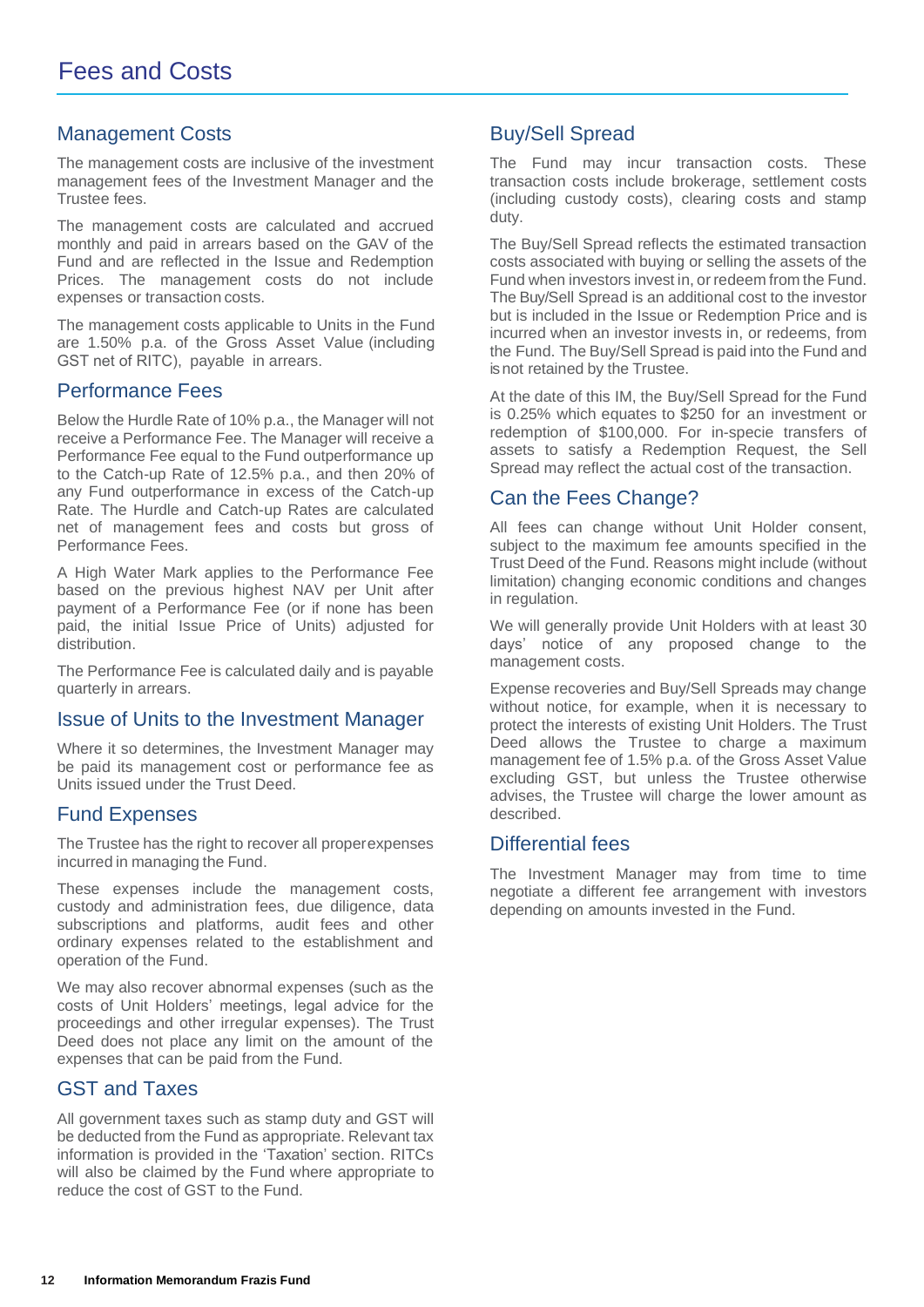The taxation information in this IM is of a general nature and is current as at its date. This information provides a general overview of the tax implications for Australian tax resident Investors that hold their Units on capital account. The application of these laws depends on the individual circumstances of the Investor. The following comments should not be regarded as tax advice and it is recommended that Investors should obtain independent professional tax advice about their specific circumstances.

# Taxation of the Fund

The Fund is an Australian resident trust estate for Australian tax purposes. Under the Trust Deed, where Unit Holders are entitled to all of the distributable income of the Fund for a Financial Year, the Fund itself should not be liable for income tax. The taxation liability for the taxable income of the Fund will rest with the Unit Holders. However, if for any reason there is taxable income to which no Unit Holder is presently entitled, the Fund will be taxed at the highest marginal tax rate for that income.

If the Fund makes a loss for Australian tax purposes, the Fund cannot distribute the loss to Unit Holders. However, subject to the Fund meeting certain conditions, the Fund may be able to take into account the losses (including to the extent the Fund has carried forward capital losses) to offset against income or capital gains (as appropriate) in subsequent years.

#### **Distributions**

Where a Unit Holder is presently entitled to a share of the Fund's income for a Financial Year, the Unit Holder will be liable to tax on their proportional share of the taxable income of the Fund. Investors will be assessed on their proportionate share of the Fund's net taxable income in the Financial Year for which their entitlement to the distributable income arises, even though it may not have been received in that Financial Year.

Distributions from the Fund may comprise different components including interest, dividends, net capital gains, other income, franking credits, foreign income, foreign income tax offsets and tax-deferred amounts.

For Unit Holders who hold their Units on capital account, the tax-deferred income should not form part of their assessable income in the year that the taxdeferred distribution is paid. Instead, the Investor's cost base in the Units will be reduced by the tax-deferred amount and may affect the CGT position of the investment. However, for those Unit Holders who have a zero-cost base for their Units, or where the taxdeferred distribution exceeds the cost base of their investment, any tax-deferred amounts received should be treated as a capital gain of the Unit Holder. Investors should maintain records of their adjustments.

Distributions of income reinvested in further Units are treated the same way as cash distributions.

# Franking Credits

Where the Fund receives franked dividends, the taxable net income of the Fund includes franked dividends and related franking credits. A credit for these amounts may be available in calculating Unit Holders' tax liabilities, depending on their specific circumstances and subject to various integrity rules, including the 45-day holding period rule. Excess franking credits may be refundable to certain resident individuals and complying superannuation entities and in certain cases may generate tax losses for corporate entities.

# Disposal or Redemption of Units

Unit Holders must include any realised capital gain or loss on disposal or redemption of their Units (together with any capital gain distributed by the Fund) in calculating their net capital gain or loss for a Financial Year. The Fund may determine that part of the Redemption Price of a Unit represents a distribution of income for tax purposes for the Financial Year.

Where the Redemption Price includes a distribution of income, any capital gain made is reduced by the taxable income amount included in the Investor's assessable income. A net capital gain will be included in a Unit Holder's assessable income. A net capital loss may be carried forward for offset against capital gains of the Unit Holder in subsequent years but may not be offset against ordinary income.

In calculating the taxable amount of a capital gain, a discount of one-half for individuals and trusts or onethird for superannuation entities may be allowed where the Units have been held for 12 months or more.

# Other Matters

If the Fund qualifies as a MIT, it may make an irrevocable election to apply the AMIT tax legislation. The AMIT legislation applies an attribution model whereby the Trustee attributes amounts of trust components of a particular character to investors on a fair and reasonable basis consistent with the operation of the AMIT's Trust Deed.

The Goods and Services tax (GST) is not applied to the application for, or redemption of, Units. However, GST generally applies to Fund's management fees and expense costs. The Fund is entitled to claim RITC at the prescribed percentage from the ATO for part of the GST paid.

An Investor is not required to quote their Tax File Number ('TFN') or Australian Business Number ('ABN'). However, if the Unit Holder is an Australian resident for taxation purposes and a TFN or ABN is not provided or an exemption is not claimed, we are required to withhold tax at the highest marginal rate, plus the Medicare levy, from Fund distributions (even where in the case of joint Unit Holders, only one holder does not provide their TFN).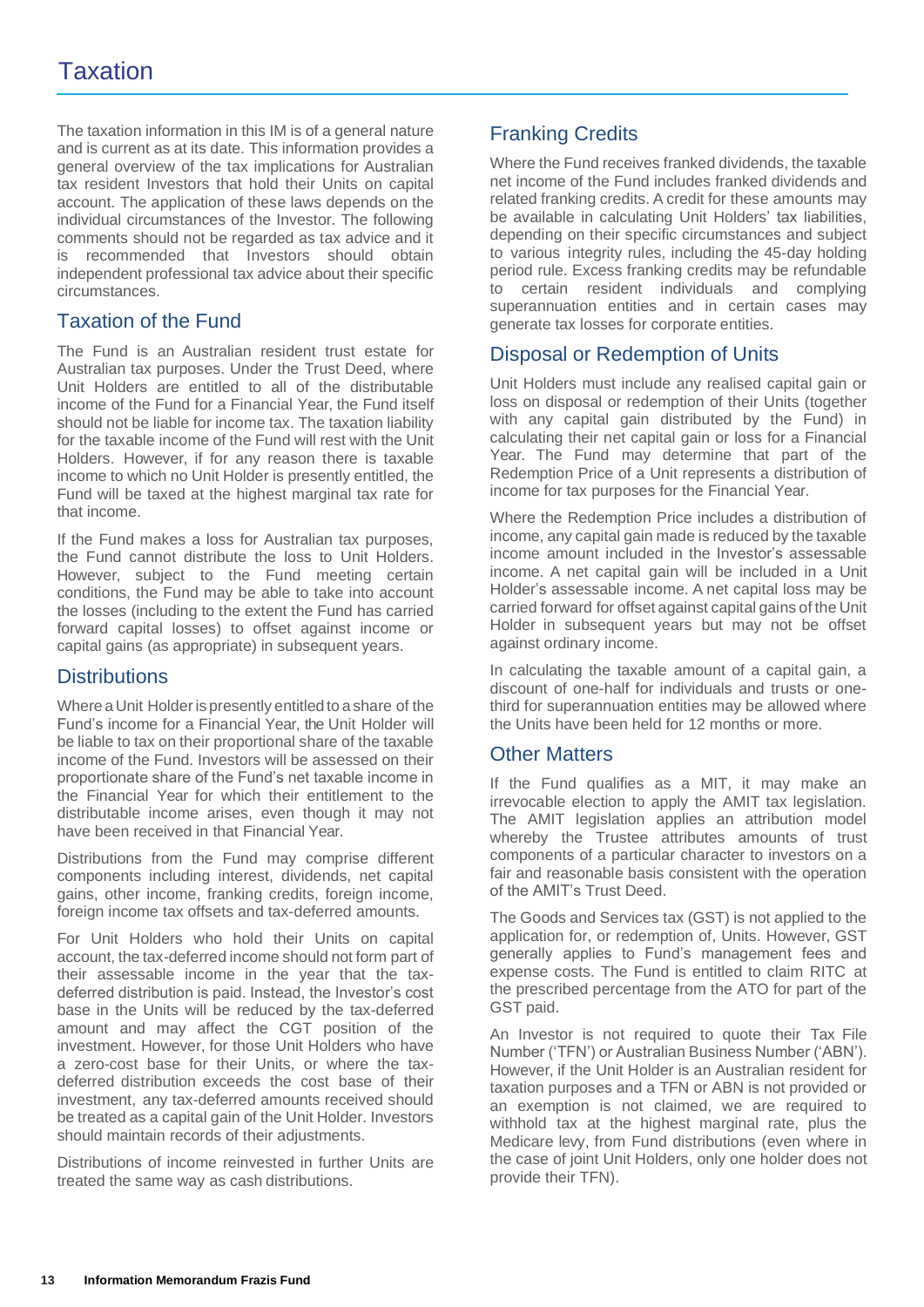# Cooling Off Period

No cooling off period applies to Units offered under this IM, as you must be a Wholesale Client to invest in the Fund.

# Unit Holder Liability

In general, the liability of a Unit Holder is limited under the Trust Deed to the amount (if any) which remains unpaid for their subscription for Units in the Fund. As a result, it is expected that Unit Holders will not be under any obligation if a deficiency in the assets of the Fund was to occur. However, this view has not been fully tested in court and so it is not possible to give an absolute assurance on this point.

# Termination of the Fund

The Trustee may resolve at any time to terminate, liquidate and wind up the Fund under the Trust Deed. The Fund may otherwise terminate if required by law. Notice will be provided to Unit Holders advising of the Fund's termination. Upon termination and after conversion of Fund assets into cash and payment of, or provision for, all costs and liabilities (actual and anticipated), the net proceeds will be distributed pro- rata amongst all Unit Holders according to the number of Units they hold in the Fund.

# Our Legal Relationship with You

You will receive Units in the Fund when you invest. Subject to the rights, obligations and liabilities of any Unit class, each Unit represents an equal proportionate beneficial interest in the assets of the Fund as a whole subject to liabilities, but does not give you an interest in any particular assets or property of the Fund.

The Trustee's responsibilities and obligations, as trustee of the Fund, are governed by the Trust Deed, as well as under general trust law, which generally requires that the Trustee:

- acts in the best interests of Unit Holders and, if there is a conflict between Unit Holders' interests and our own, give priority to Unit Holders;
- ensures the property of the Fund is clearly identified, held separately from other funds and our assets, and is valued regularly; and
- ensures payments from the Fund's property are made in accordance with the Trust Deed.

The Trust Deed contains a number of provisions relating to the rights, terms, conditions and obligations imposed on both the Trustee and Unit Holders.

These include:

- a Unit Holder's right to share in any Distribution, and how the Trustee calculates it;
- a Unit Holder's right to redeem from the Fund:
- what you are entitled to receive if the Fund is wound up;
- the nature of the Units identical rights attach to

all Units within a class; and

Unit Holders rights to attend and vote at meetings. There are also provisions governing the Trustee's powers and duties, including:

- how the Trustee calculates Unit prices;
- when the Trustee can retire or be removed as the trustee of the Fund; and
- the Trustee's broad powers to invest, borrow money and generally manage the Fund.

Copies of the Trust Deed are available free of charge on request from the Trustee.

# **Indemnity**

Frazis Capital Partners, as the Trustee of the Fund, is indemnified out of the Fund against all liabilities incurred by it in properly performing or exercising any of its powers or duties for the Fund. To the extent permitted by the law, this indemnity includes any liability incurred as a result of any act or omission of a delegate or agent appointed by the Trustee. The Trustee may retain and pay out any monies in its hands all sums necessary to affect this indemnity.

We are not liable for acting in reliance and good faith on professional advice.

# Related Party Transactions

The Trustee and its associates are entitled to enter into or be interested on their own account in any transactions entered into on behalf of the Fund or with any company or body in which the Fund is invested or who provides services to the Fund. Any such transactions will be on arms- length commercial terms. The Trustee and its associates are also permitted to hold Units inthe Fund in any capacity.

The Fund may invest through underlying funds, including funds managed by us or a related entity which have a substantially similar investment objective, philosophy and universe to the Fund, provided the investment falls within the investment restrictions of the Fund. Any management or performance fees payable in funds managed by us or a related entity will be rebated or refunded to the Fund.

In addition, the purchase and sale of securities may be effected between the Fund and other funds managed by the Trustee or its associates for cash consideration. Any potential conflicts of interest which may arise will be managed by the application of the investment guidelines for the Fund and our internal compliance policies and will be effected at the current market price as would be paid by an arms-length entity.

#### Privacy Statement

The *Privacy Act 1988* ('Privacy Act') and the Australian Privacy Principles regulate the way organisations collect, use, disclose, keep, secure and give people access to their personal information. We may collect personal information about you and individuals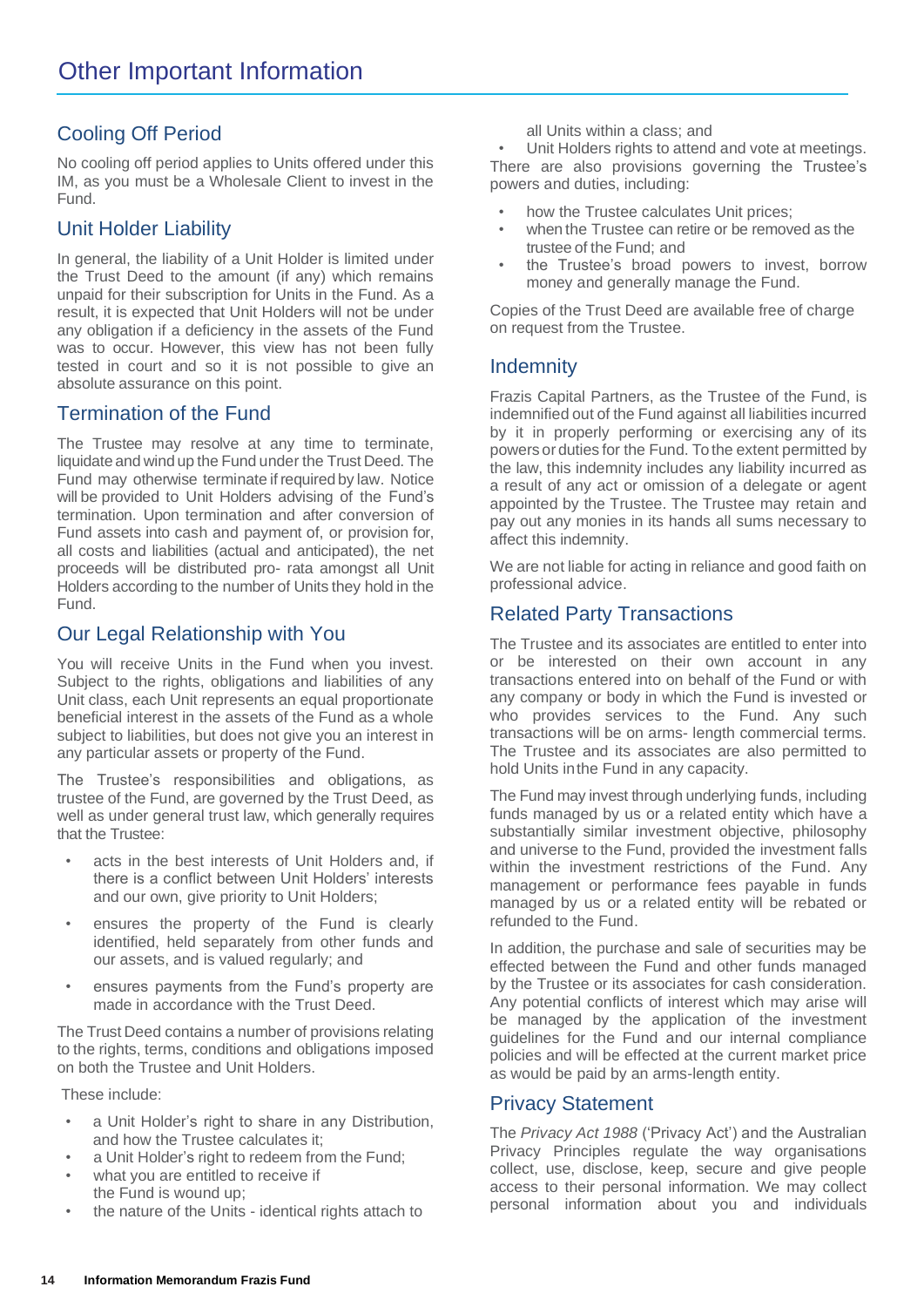associated with you in order to provide products and services to you, and to ensure compliance with legal and regulatory obligations (including under the Corporations Act, the AML/CTF Act and tax related legislation).

You must ensure that all personal information which you provide to us is true and correct in every detail, and should those personal details change it is your responsibility to ensure that you promptly advise us of the changes in writing. If you do not provide the information requested, we may not be able to process your application, administer, manage, invest, pay or transfer your investment(s). We may also obtain or confirm information about you from publicly available sources in order to meet regulatory obligations.

We may disclose your information to other members of our corporate group or to third parties, where it is necessary, in order to provide you with the products or services. Those third parties may be situated in Australia or offshore, and we take reasonable steps to ensure that all third parties with whom we have a contractual relationship or other influence comply with the Australian Privacy Principles.

The third parties that we may disclose your information to include, but are not limited to:

- stockbrokers, financial advisers or adviser dealer groups, their service providers and/or any joint holder of an investment;
- those providing services for administering or managing the Fund, including the custodian or those that provide mailing or printing services;
- those where you have consented to the disclosure and as required by law; and
- regulatory bodies such as ASIC, ATO, APRA, AUSTRAC.

Details of the Privacy Policies applying to the collection of data by us is available by emailing us at: [compliance@fraziscapitalpartners.com.](mailto:compliance@fraziscapitalpartners.com)

#### Information for New Zealand Investors

New Zealand Eligible Investors can acquire Units by following the instructions outlined in the Application Form. All applications must be in Australian dollars.

Redemption amounts are calculated in Australian dollars. Redemption requests received by a New Zealand investor must state:

- the redemption amount in Australian dollars; or
- the number of Units to be redeemed.

Redemptions will be paid directly to an investor's bank account held in the name of the investor with an Australian or New Zealand domiciled bank. Redemption payments will not be made to third parties.

If a New Zealand resident wishes to invest in Australia, we strongly recommend you seek independent tax advice. New Zealand resident investors will be taxed on their Units under the foreign investment fund rules or ordinary tax rules, depending on their circumstances. Australian tax will be withheld at prescribed rates from distribution to non-residents to the extent that the distributions comprise relevant Australian sourced income or gains.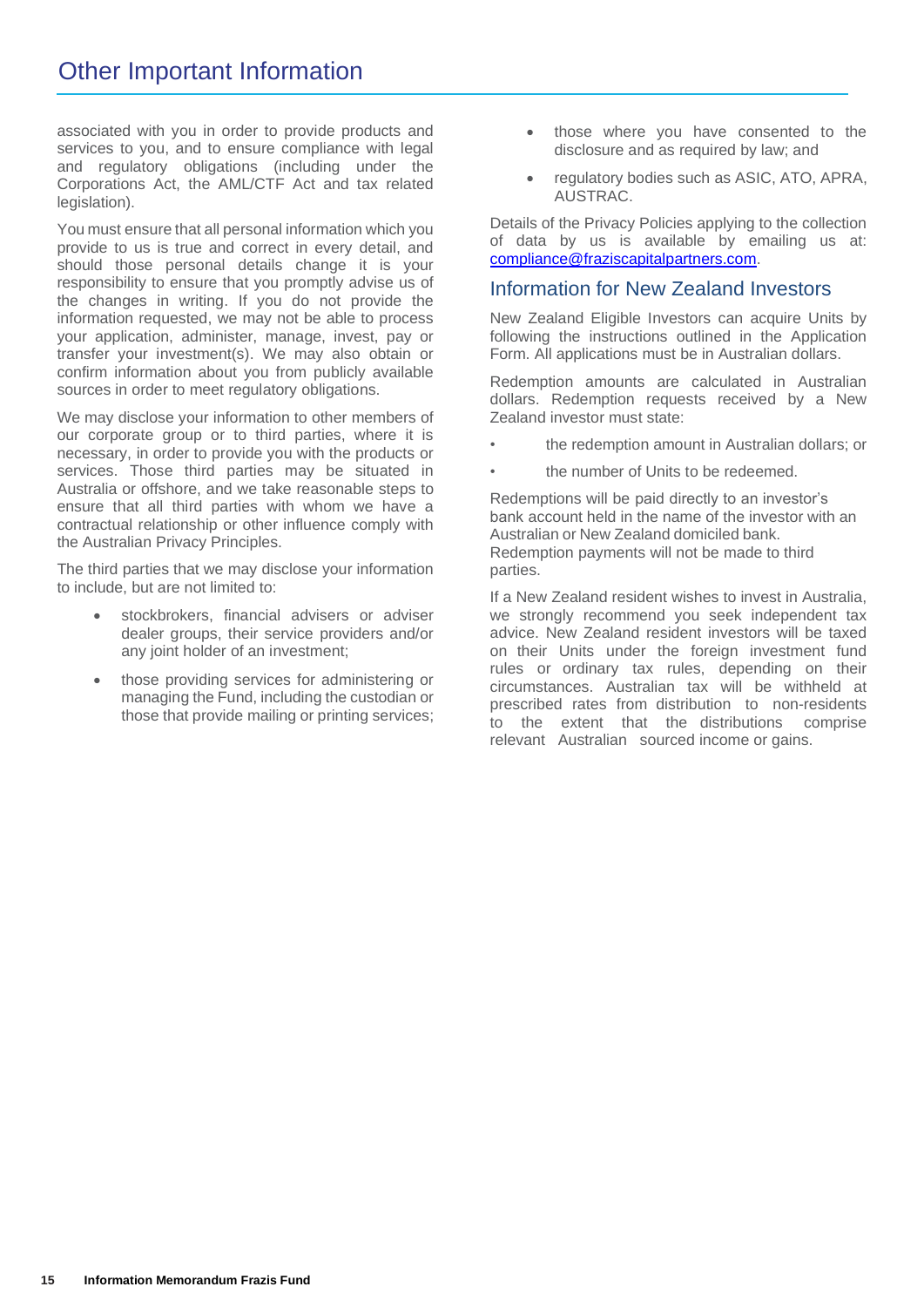# Foreign Account Tax Compliance Act ('FATCA')

In April 2014, the Australian Government signed an intergovernmental agreement ('IGA') with the United States of America ('U.S.'), which requires all Australian financial institutions to comply with the FATCA Act enacted by the U.S. in 2010.

Under FATCA, Australian financial institutions are required to collect and review their information to identify U.S. residents that invest in assets through non-U.S. entities. This information is reported to the Australian Taxation Office ('ATO'). The ATO may then pass that information onto the U.S. Internal Revenue Service.

To comply with the FATCA obligations, we may request certain information from you. Failure to comply with FATCA obligations may result in the Fund, to the extent relevant, being subject to a 30% withholding tax on payment of U.S. income or gross proceeds from the sale of certain U.S. investments. If the Fund suffers any amount of FATCA withholding and is unable to obtain a refund for the amounts withheld, we will not be required to compensate Unit Holders for any such withholding and the effect of the amounts withheld will be reflected in the returns of the Fund.

# Common Reporting Standard ('CRS')

TheCRSisastandardised set of rules developed by the Organisation of Economic Co-operation and Development that requires certain financial institutions resident in a participating jurisdiction to document and identify reportable accounts and implement due diligence procedures. These financial institutions will also be required to report certain information on reportable accounts to their relevant local tax authorities.

Australia signed the CRS Multilateral Competent Authority Agreement and has enacted provisions within the domestic tax legislation to implement CRS in Australia. Australian financial institutions need to documentandidentify reportable accounts, implement due diligence procedures and report certain information with respect to reportable accounts to the ATO. The ATO may then exchange this information with foreign tax authorities in the relevant signatory countries.

To comply with the CRS obligations, we may request certain information from you. Unlike FATCA, there is no withholding tax that is applicable under CRS. However, penalties may apply for failing to comply with the CRS obligations.